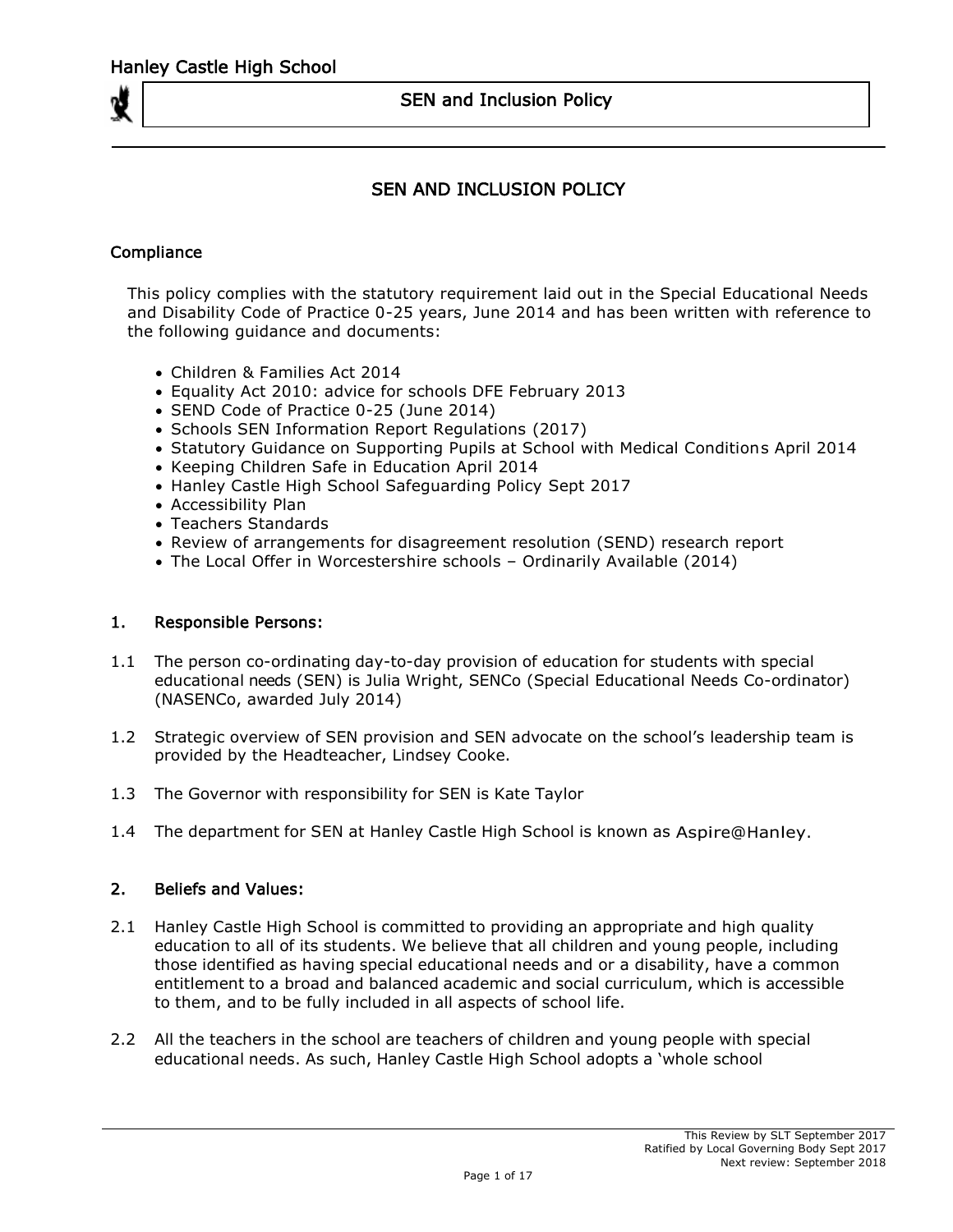approach' to special educational needs which involves all staff adhering to models of good practice.

- 2.3 We believe that educational inclusion is about equal opportunities for all learners, whatever their age, gender, ethnicity, impairment, attainment and background. We believe that all children and young people should be equally valued in school and so we will strive to eliminate prejudice and discrimination, and to develop an environment where all children can flourish and feel safe. All staff are responsible in supporting and developing both our students' subjective and psychological wellbeing.
- 2.4 Hanley Castle High School is committed to inclusion and we aim to engender a sense of community and belonging, and to offer new opportunities to learners who may have experienced previous difficulties. We have high expectations for the success of our students with special educational needs and share in their and their parents'/carers' aspirations for their future.
- 2.5 Not all learners will be treated in the same way, rather, we will respond to learners in ways which take account of their varied life experiences and their individual needs, yet still adhering to our whole school systems and policies.
- 2.6 We recognise that students learn at different rates and that there are many factors affecting achievement, including:
	- Emotional state and well-being (subjective and psychological)
	- Individual ability
	- Age and maturity
	- Environmental influences
	- Specific learning and/or special educational needs
- 2.7 We believe that many students at some time in their school career may experience difficulties which affect their learning, and we recognise that these may be long or short term.
- 2.8 At Hanley Castle High School, we aim to identify students' needs as they arise and provide teaching and learning contexts which enables every child to achieve his or her full potential.
- 2.9 We work in close partnership with parents and carers who are encouraged to play an active and valued role in their child's education. Parents are invited to contribute to SEN policy and practice through Aspire Parent Voice which meets on a termly basis.
- 2.10 It is our aim that children and young people with special educational needs participate in activities, so far as it is reasonably practical and compatible with the student receiving the necessary special educational provision, the efficient education of other children and young people in the school and the efficient use of resources.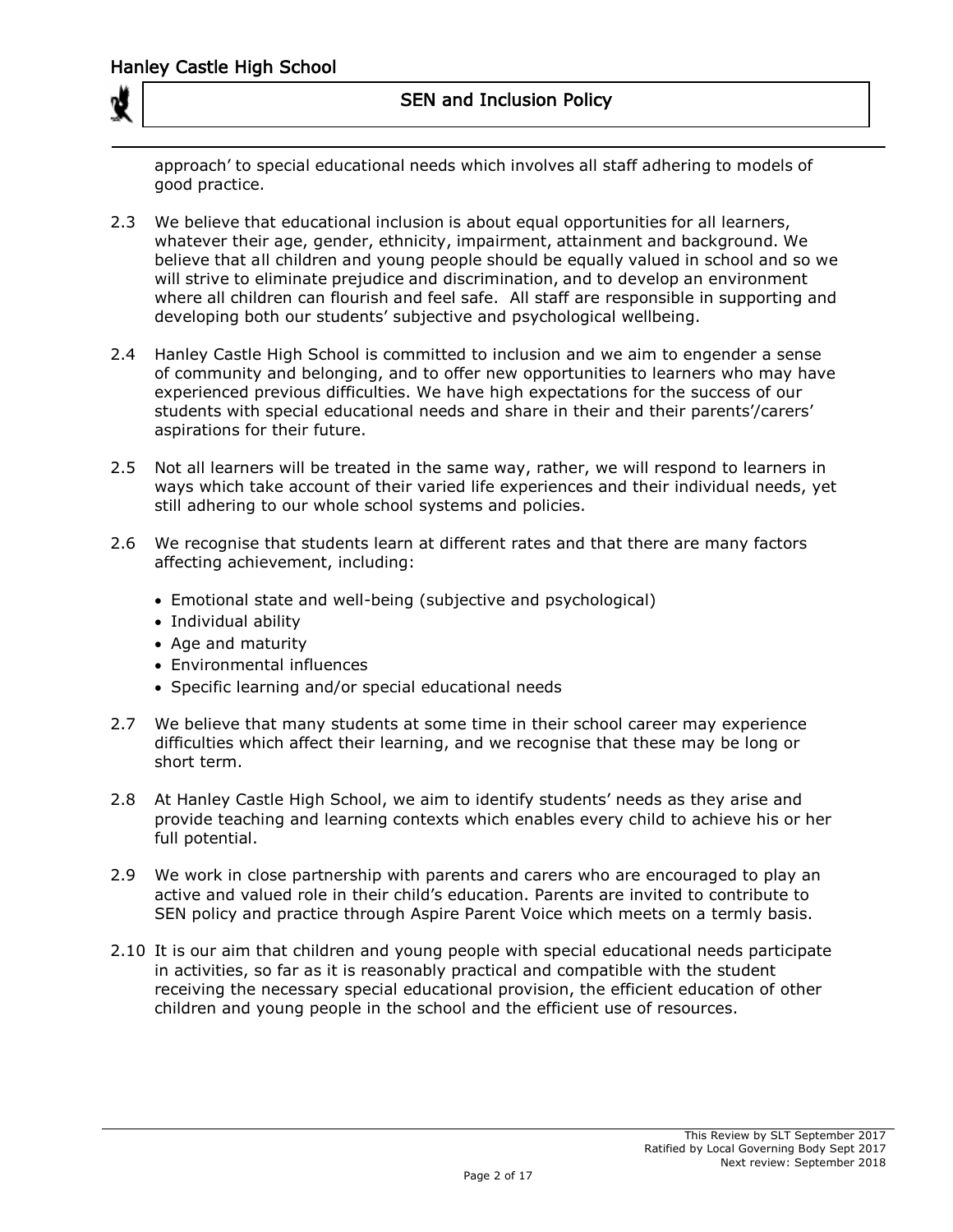

## 3. Objectives of the policy:

We aim to raise the aspirations of, and expectations for, all students with SEN and/or a disability. Hanley Castle High School ensures equality of opportunity for, and eliminates prejudice and discrimination against children and young people with special educational needs and/or disability. We provide a focus on outcomes for children and young people and not just upon hours of provision and support.

- 3.1 We will achieve this by:
	- 1. Continually monitoring the progress of all students, using established school systems to identify needs as they arise and to provide appropriate support as early as possible in order to raise attainment.
	- 2. Working within the guidance provided in the SEN Code of Practice 2014
	- 3. Operating a 'whole student, whole school' approach to the management and provision of support for SEN
	- 4. Providing a SENCo who will work with the SEN and Inclusion Policy
	- 5. Providing regular training, support and advice for all staff working with students with special educational needs and/or disability
	- 6. Providing full access to the curriculum\* through differentiated planning by class teachers, SENCo and support staff, as appropriate. (\*Except where disapplication, arising from an Education, Health and Care plan or Worcestershire County Council external agency recommendation occurs. Disapplication is rare, and we aim to offer the full curriculum to all of our students.)
	- 7. Providing specific input, matched to individual needs, in addition to differentiated classroom provision, for those students identified as being on the SEN register
	- 8. Working in close partnership, where appropriate, with outside agencies to support the needs and provision for children and young people who have SEN and/or a disability.
	- 9. Ensuring that all students with SEND are perceived positively by all members of the school community, and that SEN and inclusive provision is positively valued and accessed by all staff, parents and carers.
	- 10. Enabling our young people to move on from Hanley Castle High School well equipped in the basic skills of literacy, numeracy and social independence to meet the demands of further education, training or employment.
	- 11. Involving parents and carers at every stage in plans to meet their child's additional needs
	- 12. Involving the children and young people themselves in planning and in any decision making that affects them.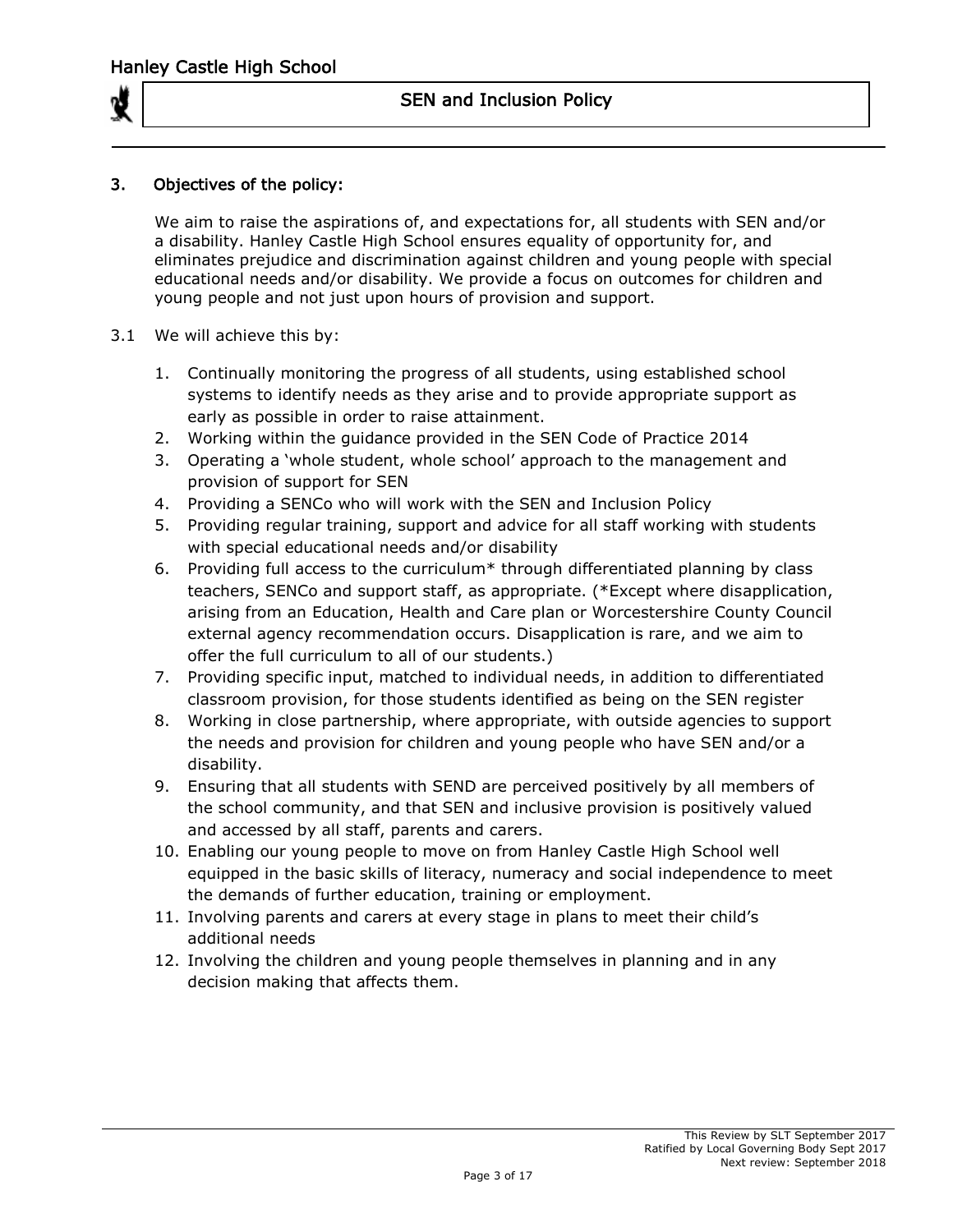

## 4. Identifying SEN:

- 4.1 Quality First teaching, differentiated for individual pupils, is the first step in responding to pupils who have or may have SEN. Additional intervention and support cannot compensate for a lack of good quality teaching. Schools should regularly and carefully review the quality of teaching for all pupils, including those at risk of underachievement. This includes reviewing and, where necessary, improving, teachers' understanding of strategies to identify and support vulnerable pupils and their knowledge of the SEN most frequently encountered.
- 4.2 We acknowledge that identifying need at the earliest point and then making effective provision for the child or young person improves long-term outcomes.

### 5. The Code of Practice 2014 states:

- 5.1 A pupil has SEN where their learning difficulty or disability calls for special educational provision, namely provision different from or additional to that normally available to pupils of the same age.
- 5.2 The Code of Practice sets out four broad areas of need which offer an overview of the range of needs that should be planned for.

### 1. Communication and Interaction

Children and young people with speech, language and communication needs (SLCN) have difficulty in communicating with others. This may be because they have difficulty saying what they want to, understanding what is being said to them or they do not understand or use social rules of communication. The profile for every child with SLCN is different and their needs may change over time. They may have difficulty with one, some or all of the different aspects of speech, language or social communication at different times of their lives. (COP 6.28 page 86)

Children and young people with Autism Spectrum Disorder (ASD), including Asperger's Syndrome and Autism, are likely to have particular difficulties with social interaction. They may also experience difficulties with language, communication and imagination, which can impact on how they relate to others. (COP 6.29 page 86)

### 2. Cognition and Learning

Support for learning difficulties may be required when children and young people learn at a slower pace than their peers, even with appropriate differentiation. Learning difficulties cover a wide range of needs, including moderate learning difficulties (MLD), severe learning difficulties (SLD), where children are likely to need support in all areas of the curriculum and associated difficulties with mobility and communication, through to profound and multiple learning difficulties (PMLD), where children are likely to have severe and complex learning difficulties as well as a physical disability or sensory impairment. (COP 6.30 page 86)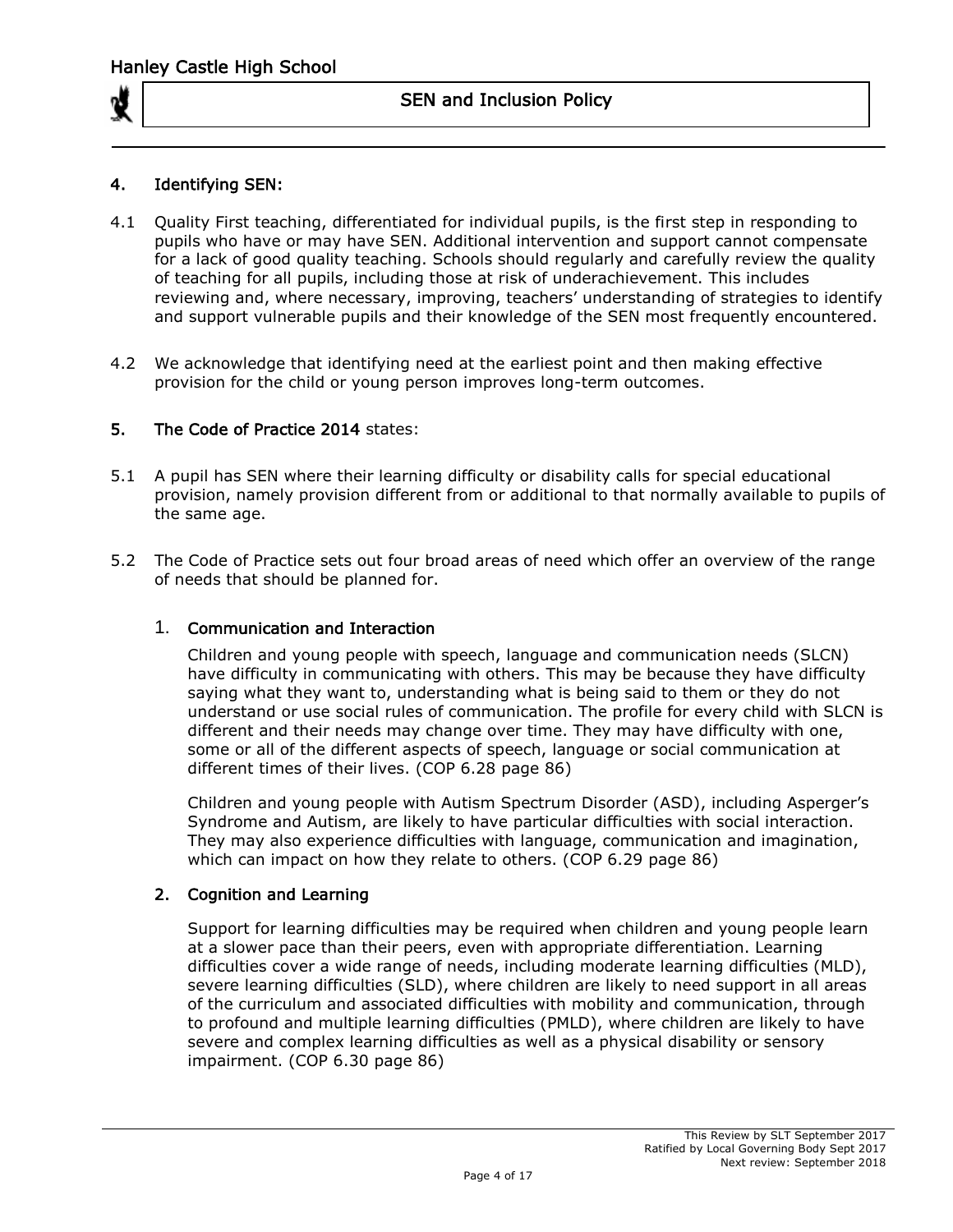

 Specific learning difficulties (SpLD), affect one or more specific aspects of learning. This encompasses a range of conditions such as dyslexia, dyscalculia and dyspraxia. (COP 6.31 page 87)

## 3. Social, emotional and mental health difficulties

Children and young people may experience a wide range of social and emotional difficulties which manifest themselves in many ways. These may include becoming withdrawn or isolated, as well as displaying challenging, disruptive or disturbing behaviour. These behaviours may reflect underlying mental health difficulties such as anxiety or depression, self-harming, substance misuse, eating disorders or physical symptoms that are medically unexplained. Other children and young people may have disorders such as attention deficit disorder, attention deficit hyperactive disorder or attachment disorder. (COP 6.32 page 87)

Schools and colleges should have clear processes to support children and young people, including how they will manage the effect of any disruptive behaviour so it does not adversely affect other pupils. The Department for Education publishes guidance on managing pupils' mental health and behaviour difficulties in schools. Further advice and guidance may be found at [www.minded.org.uk](http://www.minded.org.uk/) (COP 6.33 page 87)

### 4. Sensory and/or physical needs

Some children and young people require special educational provision because they have a disability which prevents or hinders them from making use of the educational facilities generally provided. These difficulties can be age related and may fluctuate over time. Many children and young people with vision impairment (VI), hearing impairment (HI) or a multi-sensory impairment (MSI) will require specialist support and/or equipment to access their learning, or habilitation support. Children and young people with an MSI have a combination of vision and hearing difficulties. Information on how to provide services for deafblind children and young people is available through the Social Care for Deafblind Children and Adults guidance published by the Department of Health (COP 6.34 page 87)

 Some children and young people with a physical disability (PD) require additional ongoing support and equipment to access all the opportunities available to their peers. (COP 6.35 page 87)

- 5.3 The following are NOT Special Educational Needs yet the school recognises that they may impact upon progress and attainment;
	- Disability the school has a duty to make 'reasonable adjustments' for disabled students but this does not in itself constitute SEN
	- Attendance and punctuality
	- Health and welfare
	- English as an additional language
	- Being in receipt of Pupil Premium
	- Being a Looked After Child
	- Being a child of a serviceman/woman
	- $\bullet$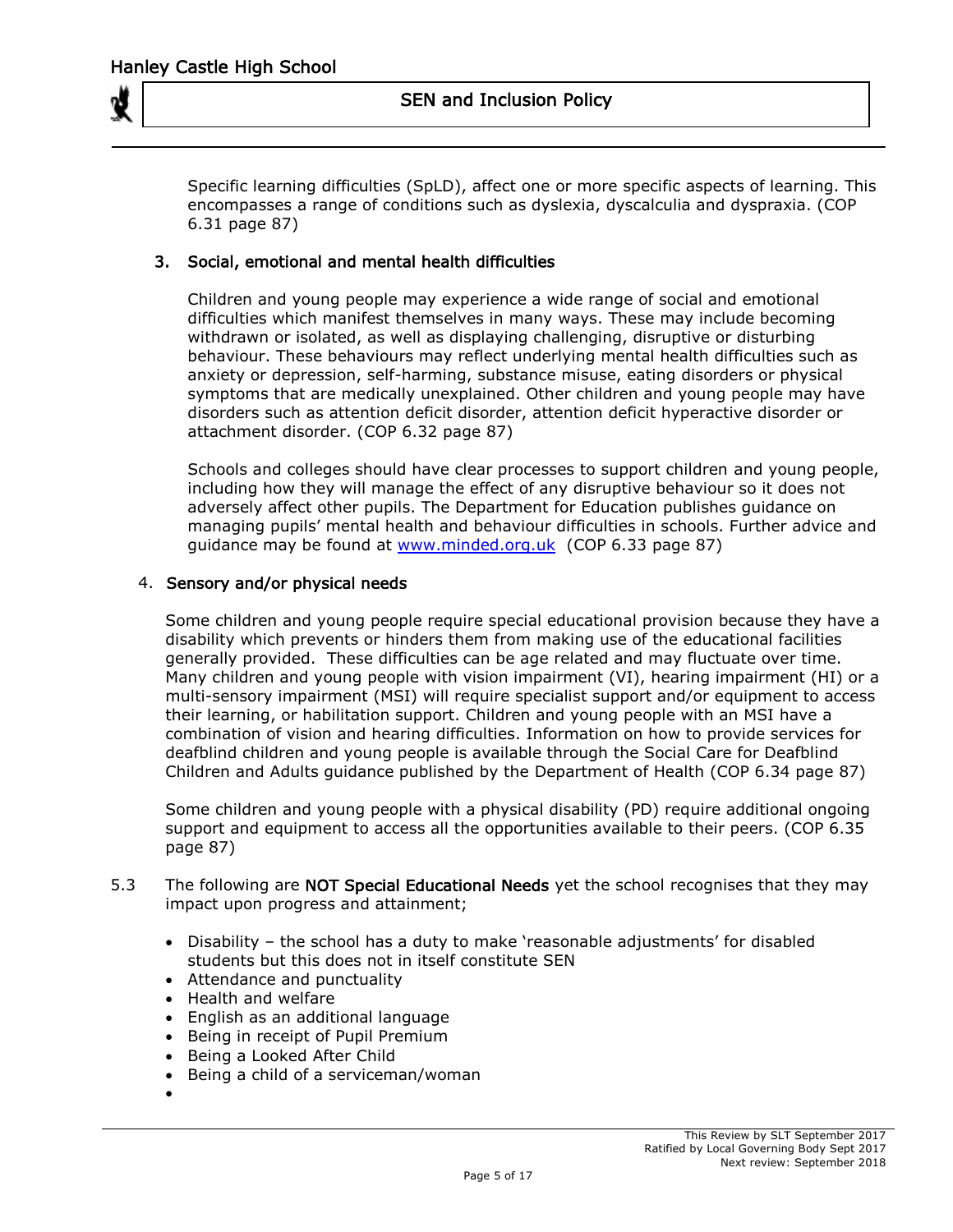

- Behavioural issues
- Slow progress and low attainment

#### 6. A graduated approach to SEN support:

- 6.1 The needs of the majority of children and young people will be met in the classroom through high quality, personalised teaching. All teachers are responsible for meeting the needs of individual students with SEN in their class, using the 'ASSESS – PLAN – DO – REVIEW' model.
- 6.2 The school upholds the ethos promoted by the National Association of Special Educational Needs (NASEN) of 'Every student, every teacher, every classroom.'
- 6.3 Information regarding individual student needs, including provision maps and student passports where appropriate, will be made available to all teachers through the school information management system (SIMS) staff area and regular SEN briefings. Strategies and targets are recorded on registers and mark sheets. In cases of extreme need, additional support for staff is available through SEN Clinics. These will support staff in developing their understanding of the student's needs and to implement appropriate inclass support.
- 6.4 The SENCo will be alerted to newly arising concerns through the Aspire@Hanley Cause for Concern form. Concerns raised will be discussed with the referring teacher within one week of receipt.
- 6.5 The SENCo will collate all available information from within the school about student progress and their personal development alongside national data and expectations of progress. This will include high quality and formative assessment and the use of early assessment materials such as:
	- Baseline assessment results
	- Progress measured against the objectives of national strategies
	- National curriculum descriptors. Summative assessment using W-9 scale
	- Standardised screening and assessment tools
	- Observations of behavioural, emotional and social development
	- An existing Education, Health and Care Plan
	- Assessments by a specialist service, such as Educational Psychology or Speech and Language Therapist identifying additional needs
	- Another school or Local Authority which has identified or provided for additional needs.
- 6.6 High quality teaching differentiated for individual students is the first step in responding to students who have or may have SEN.
- 6.7 The school regularly and carefully reviews the quality of teaching for all students, including those at risk of underachievement, through lesson observation, learning walks, work scrutiny and analysis of individual, school and national data sets.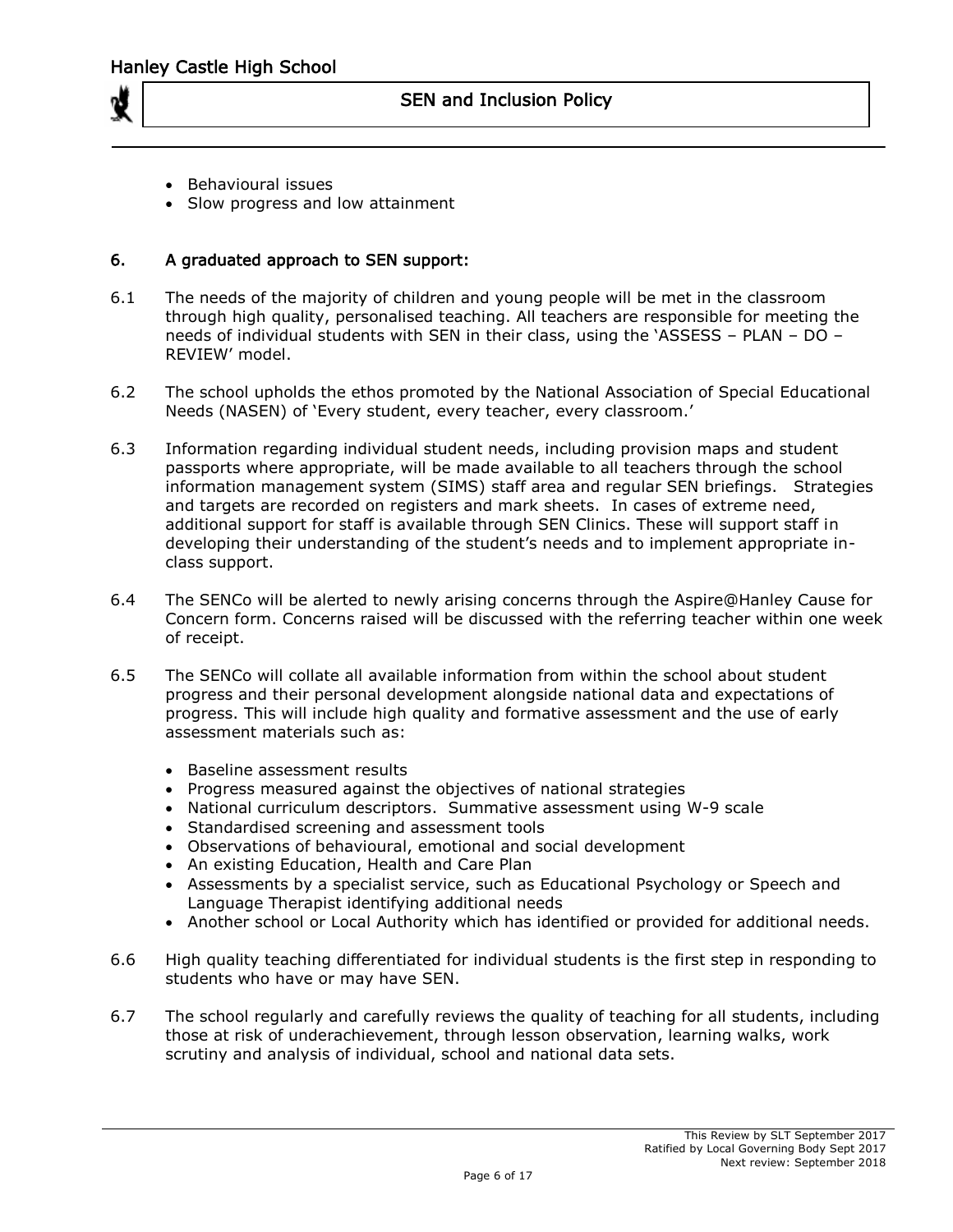

- 6.8 Consideration of whether special educational provision is required should start with the desired outcomes, including the expected progress and attainment and the views and wishes of the student and their parents or carers. This should then help to determine the support that is needed and whether it can be provided by adapting the school's core offer or whether something different or additional is required.
- 6.9 The outcomes considered should include those needed to make successful transitions between phases of education and to prepare for adult life. Hanley Castle High School will engage with other secondary schools or FE providers as necessary to help plan for these transitions. The agreed actions may also include those taken to make sure the school meets its duty to ensure that pupils with SEN engage in school activities together with those who do not have SEN.
- 6.10 Following assessment of a child's needs, the SENCo in partnership with the child's parents, the child and teachers will plan a timed support programme with measurable objectives. This will then be implemented across all aspects of the student's school life. At the end of the identified time scale progress and outcomes will be reviewed and a decision will be made as to whether the child's needs are being met or whether the student needs to be placed on the SEN register in the school category.
- 6.11 The school will apply the graduated approach 'ASSESS PLAN DO REVIEW' cycle as cited in the SEN Code of Practice (June 2014). These actions form part of a cycle in which earlier decisions and actions are revisited, refined and revised with the growing understanding of the student's needs and of what supports the student to make good progress and to secure good outcomes.
- 6.12 Where there are higher levels of need identified, the school will draw upon more specialised assessments from external agencies and professionals, or commission within the Notional SEN Budget, including but not exclusively:
	- Educational psychology
	- Speech language and communication team
	- Complex communication difficulties team
	- Learning support
	- School nursing services
	- School counselling service
	- Child and Adolescent Mental Health Services
	- Regency Outreach Team
	- Teacher of the Deaf (Hearing Impairment Team)
- 6.13 Parents, families, children and young people are involved in the process from the outset. Review meetings are held regularly, if appropriate – for any student who is deemed to be making inappropriate levels of progress or who is experiencing unsatisfactory outcomes.
- 6.14 Targets arising from review meetings will be used to inform and support whole class approaches to inclusion e.g. differentiation, multi-sensory activities and resources and varied teaching styles.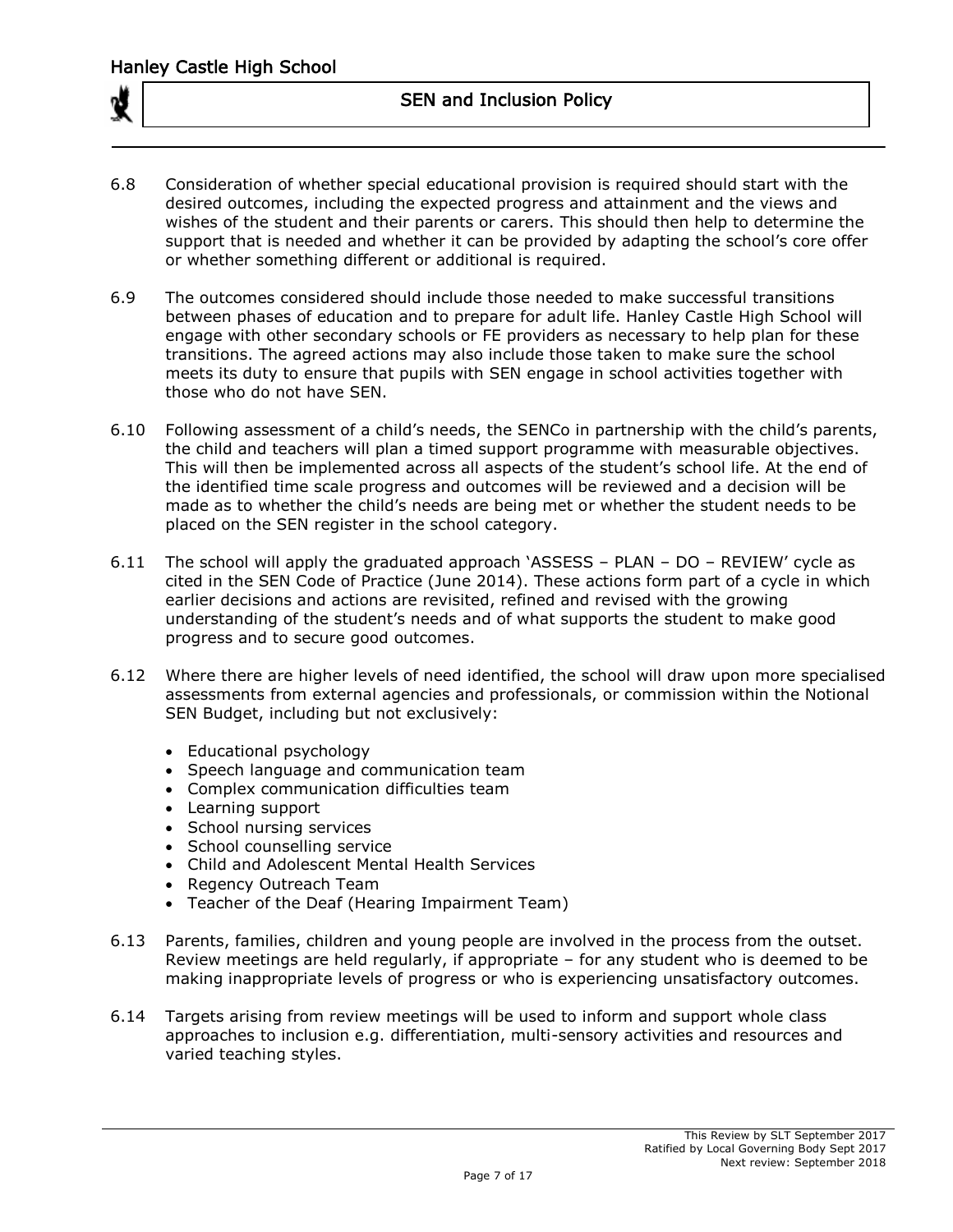- 6.15 The SENCo monitors the quality and effectiveness of provision for students with SEN, or about whom a concern has been raised through observation and ongoing evaluation procedures.
- 6.16 Additional support is provided by the SENCo and trained Learning Support Assistants throughout the school, funded from the school's Notional SEN budget. The support

provision is reviewed annually by the SENCo, in line with current student needs and educational initiatives.

#### 7. Specialised Provision:

- 7.1 There is no special unit or base in the school.
- 7.2 A specialist bathroom management area exists in the school and it is fully accessible to disabled students and wheelchair users, through the use of ramps and a lift.
- 7.3 The SENCo is qualified in the National Accreditation for SEN Co-ordination.
- 7.4 There are currently no teachers with specialist qualifications of specific special educational needs in the school (e.g. Speech, language and communication; Dyslexia etc.) The school can employ a specialist teacher from the Local Authority to meet the need of individual students. The school employs their own Educational Psychologist. The Psychologist belongs to a consortium of other practitioners allowing for the sharing of good practice and specific expertise.
- 7.5 Specialised provision is provided by Teachers of the Deaf, commissioned by Babcock Prime, for those students with hearing impairments in the school.
- 7.6 Aspire@Hanley has four rooms used for the teaching of small group interventions. The largest of these also provides the location for the Break and Lunchtime Club and the Homework Club available to all students with a SEN and/or disability or deemed vulnerable for some other reason.

### 8. Managing students' needs on the SEN register:

- 8.1 Provision is mapped, continuously, to show how resources are allocated to individual students, to groups of students and across year groups.
- 8.2 Individual student records and the whole school provision map clearly indicates what needs have been identified and how to remove key barriers to learning effectively. The SENCo, Aspire Senior Student Support Officer and Senior Learning Support Assistant are responsible for maintaining and updating plans and records. However, it is the core expectation that the class or subject teacher holds the responsibility for evidencing progress according to the outcomes described in the plan or provision map.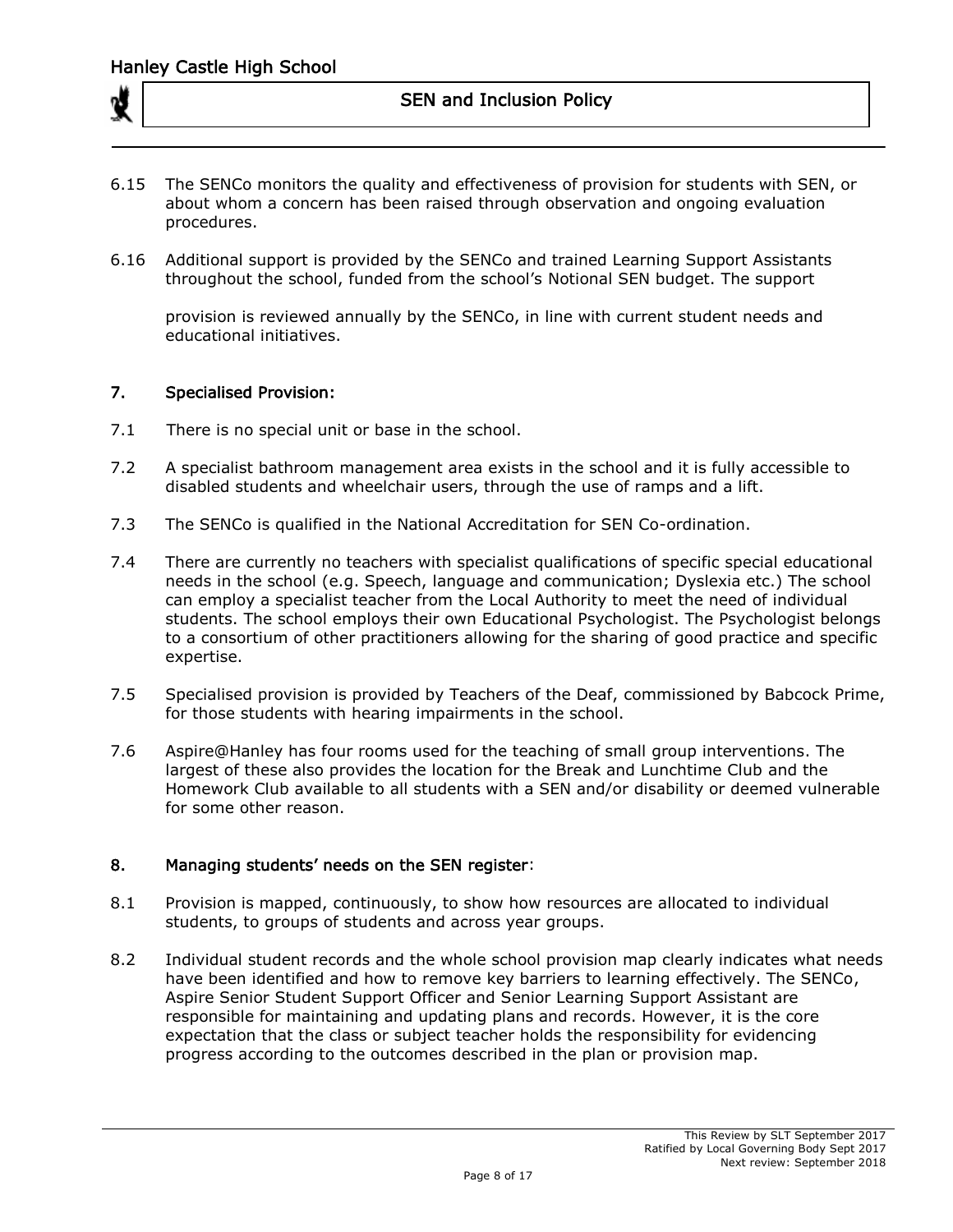

9. School provision is broadly categorised in waves 1-3:

Wave  $1$  – provides inclusive strategies for  $all$  learners

Wave 2 - provides targeted intervention and support for some learners

Wave 3 – provides specialist support for a few learners.

\*See appendix for 'Waves Model – examples of practice\*

- 9.1 The school uses the definition of 'less than expected progress' as suggested in the Code of Practice – June 2014. Class teachers and subject leaders, supported by the senior leadership team, make regular assessments of progress for all pupils. These should seek to identify pupils making less than expected progress given their age and individual circumstances.
- 9.2 This can be characterised by progress which:
	- is significantly slower than that of their peers starting from the same baseline
	- fails to match or better the child's previous rate of progress
	- fails to close the attainment gap between the child and their peers
	- widens the attainment gap
	- It can include progress in areas other than attainment for instance where a pupil needs to make additional progress with wider development or social needs in order to make a successful transition to adult life.
- 9.3 Where the school identifies that a student is making less than expected levels of progress or is not achieving satisfactory outcomes after intervention, they may engage additional support or specialist services. For each referral to these services the school will provide evidence of the initial assessments of need that have been completed, the interventions put in place to support the identified need and the outcomes of this, as well as current attainment data with a comparison to students of a similar age to determine the gaps in progress.
- 9.4 Specialist agencies also require the completion of single agency referral forms but on occasions these are supplemented with additional documentation in support of the referral such as Family Front Door referral or a statutory assessment request.
- 9.5 The consent of the parents/carers and, where possible, of the child or young person themselves will always be sought prior to making any referral to specialist services.
- 9.6 The school meets the cost of such services from its designated SEN budget. The SENCo and the school's Business Manager have responsibility for and work in partnership to manage the notional budget for SEN.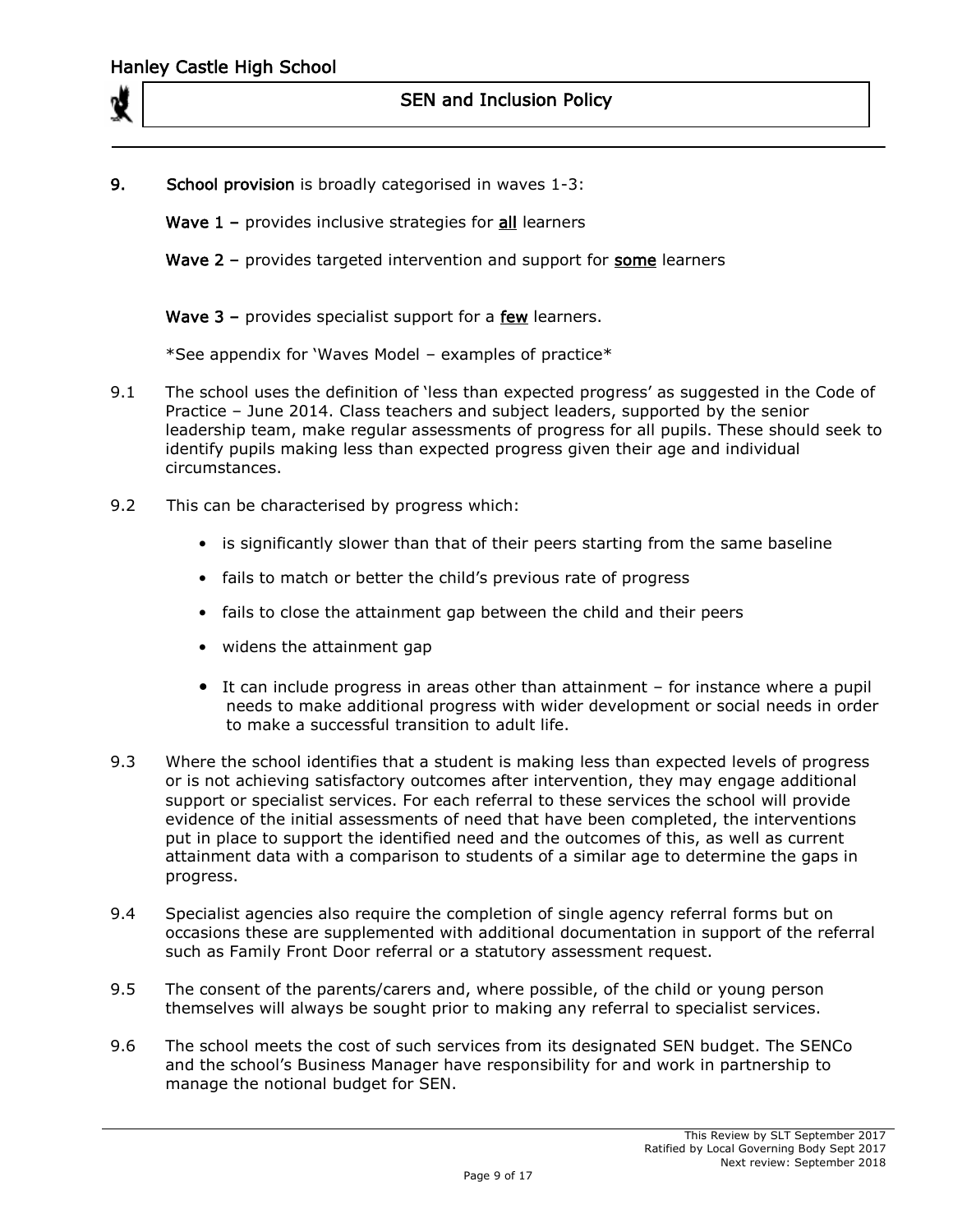

9.7 If the school identifies that a student requires additional support and funding over and above the designated school budget then an application will be made to the Local Authority Higher Needs Funding. The school will be required to demonstrate how they have spent the budget up to a maximum of  $£10,000$  for an individual student with complex needs BEFORE an application will be considered. The school and LA will use the Worcestershire County

Council agreed matrix and "The Ordinarily Available" document to consider the appropriate level of additional funding applied for.

\*See WCC Local Offer\*

### 10. Requesting an Education, Health and Care Needs Assessment

- 10.1 SEN support will be adapted or replaced depending on how effective it has been in achieving the agreed outcomes. Where, despite the school having taken relevant and purposeful action to identify, assess and meet the SEN with reference to Worcestershire's "Ordinarily Available" of the child or young person, the child or young person has not made expected progress, the school or parents may consider requesting an Education, Health and Care needs assessment.
- 10.2 The school will provide the LA with evidence of the action taken by the school to provide SEN support for the student. The LA will pay particular attention to:
	- evidence of the child or young person's academic attainment and rate of progress
	- information about the nature, extent and context of the child or young person's SEN
	- evidence of the action already being taken by the school to meet the child or young person's SEN
	- evidence that where progress has been made, it has only been as the result of much additional intervention and support over and above that which is usually provided
	- evidence of the child or young person's physical, emotional and social development and health needs, drawing on relevant evidence from clinicians and other health professionals and what has been done to meet these by other agencies, and
	- where a young person is aged over 18, the local authority must consider whether the young person requires additional time, in comparison to the majority of others of the same age who do not have special educational needs, to complete their education or training. Remaining in formal education or training should help young people to achieve education and training outcomes, building on what they have learned before and preparing them for adult life.
- 10.3 The process of a graduated approach 'ASSESS PLAN DO REVIEW' continues, as before, while awaiting the outcome of the request for statutory assessment.
- 10.4 A child or young person who has an Education, Health and Care plan will continue to receive support through the waves of intervention as well as any additional support that is provided using funding made available through the Education, Health and Care plan.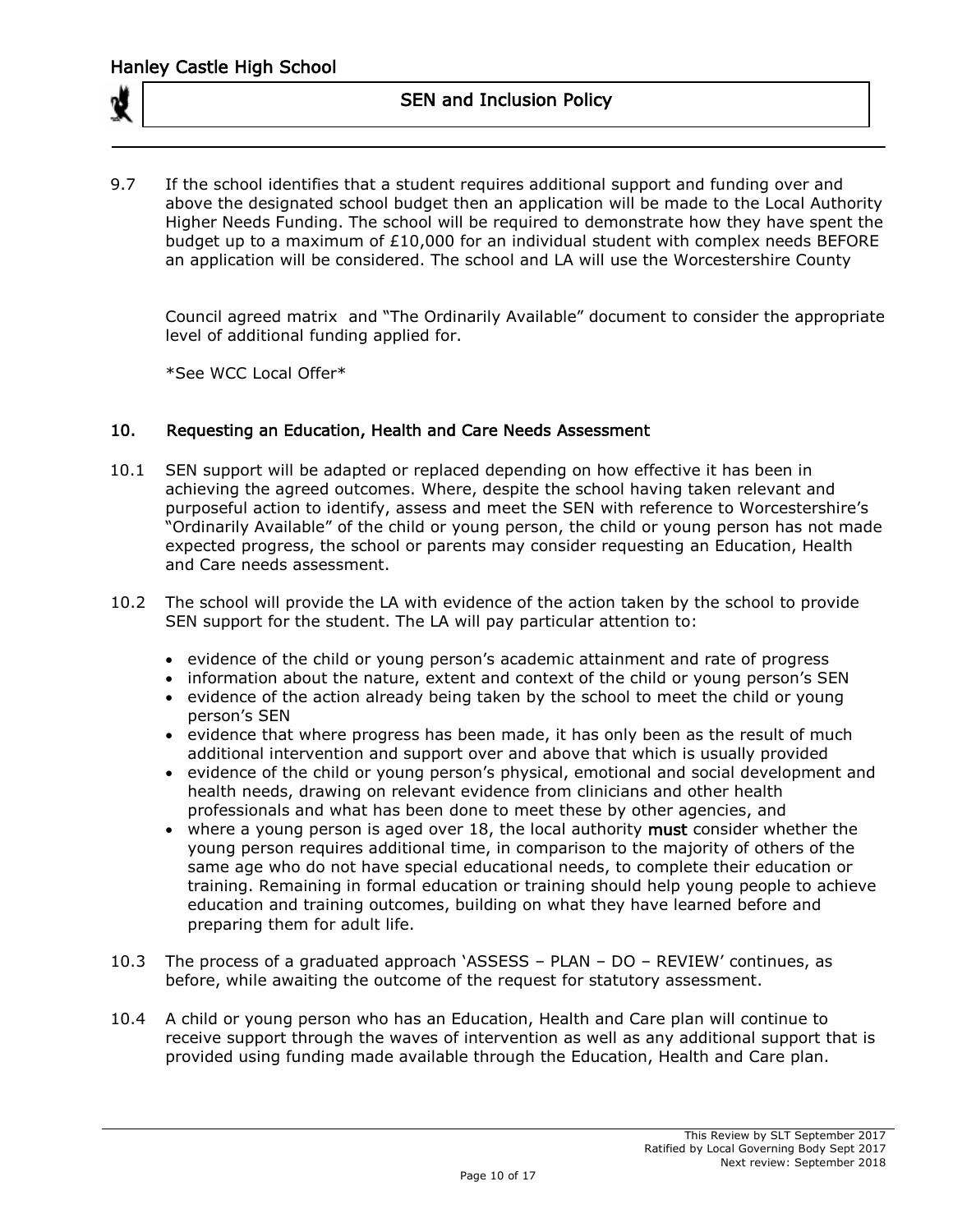10.5 There will be an annual review of the plan, chaired by the SENCo and attended by representatives from health and social care, as appropriate in order to review the appropriateness of provision and to recommend to the LA whether any changes need to be made, either to the plan or to the funding arrangements for the student.

### 11. Criteria for exiting the SEN Register:

11.1 Where a student makes satisfactory levels of progress over time in comparison with their peers and the attainment gap is narrowed significantly or is closed, the SENCo may reach the decision to remove the student from the SEN register.

However, it is important to note that the student will still be regularly monitored using established school systems.

- 11.2 Parents', carers' and the student's own views will be gathered and listened to but the decision to remove the student from the register remains with the SENCo.
- 11.3 The SEN register is continually monitored and updated. It is a live document and as such informs our daily practice for the provision of SEN in our school.

### 12.Supporting students and their families:

- 12.1 Staff and parents/carers will work together to support students identified as having additional needs.
- 12.2 Parents/carers will be involved at all stages of the planning process for educational provision where additional needs are identified.
- 12.3 All parents/carers are signposted to the 'SEN Information Report' which provides information and advice about organisations who can support families whose children or young people have SEN, including those who can provide impartial advice and guidance such as the local Parent Partnership organisation.
- 12.4 At review meetings with parents and students we strive to ensure that the student's strengths as well as their needs are discussed. Where we make suggestions as to how parents/carers can support their child at home, these are specific and achievable. We expect all parents/carers to leave any meeting clear about the action to be taken and the ways in which outcomes will be measured, monitored and reviewed.
- 12.5 Parents and carers are always invited to contribute their views to the review process and updated records and/or the provision map and student profiles will be copied and sent to parents after meetings.
- 12.6 Ideas and materials for supporting the student at home will be shared and discussed with parents and carers and can be distributed on request. Further suggestions for supporting students are available to download from the SEN area on the school website.

This Review by SLT September 2017 Ratified by Local Governing Body Sept 2017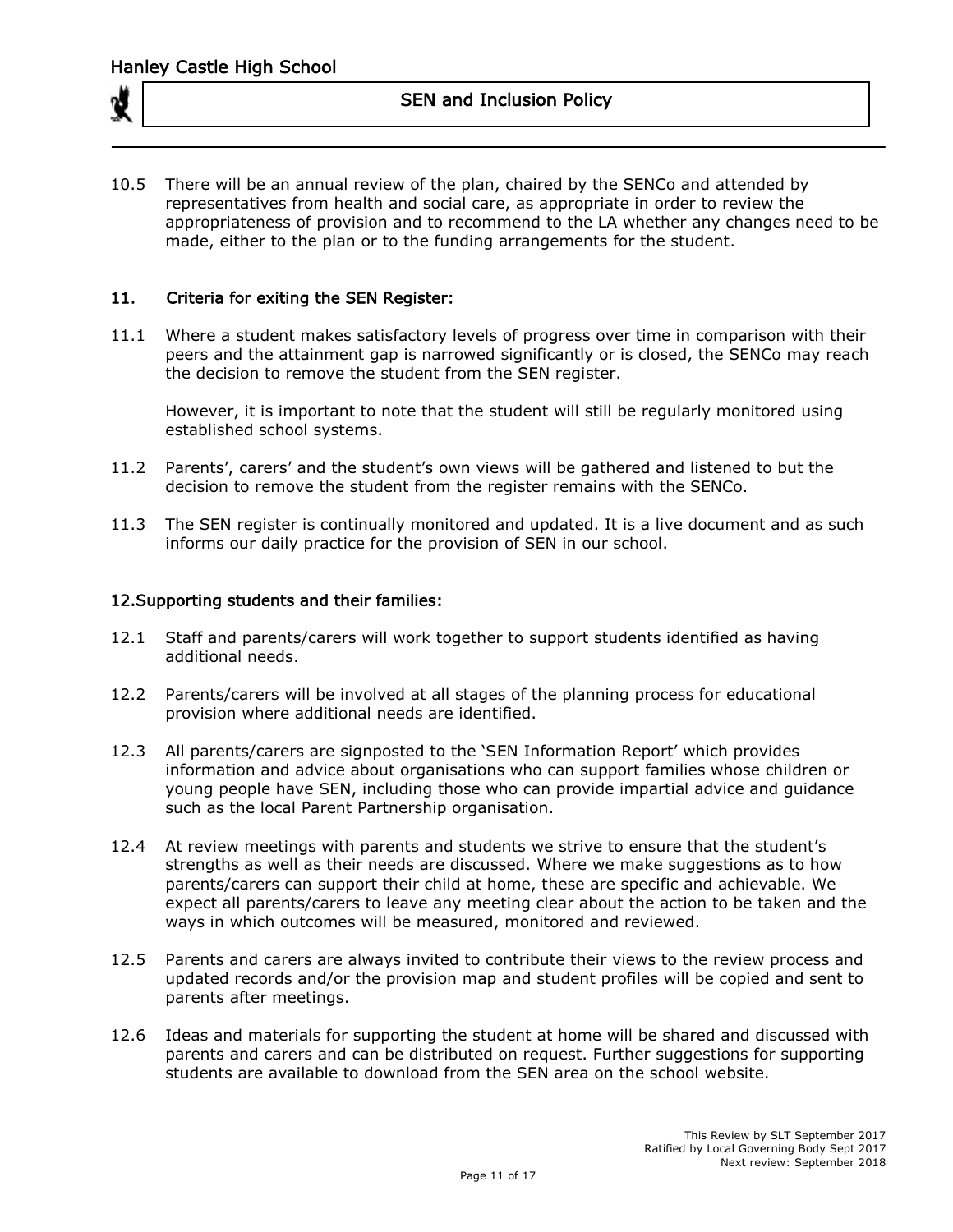- 12.7 Parents'/carers' information and consultation evenings provide regular opportunities to discuss concerns and progress. Parents and carers are able to request other appointments as needs arise.
- 12.8 Regular and clear communication between home and school will ensure that concerns are promptly acted on. If a parent or carer is unhappy with the communication or care that

their child has received they are able to make a complaint following the school's complaints procedure available through the Parent Portal, accessible via the school website, or by contacting the school office for a copy of the procedure.

- 12.9 Worcestershire County Council's local offer for the provision for SEN throughout Worcestershire can be found at: [www.worcestershire.gov.uk/cms/special-educational](http://www.worcestershire.gov.uk/cms/special-educational-needs.aspx)[needs.aspx](http://www.worcestershire.gov.uk/cms/special-educational-needs.aspx)
- 12.10 The school's SEN information report a statutory requirement to provide information about provision for SEN in our school - can be found on the school website: [http://www.hanleycastle.worcs.sch.uk](http://www.hanleycastle.worcs.sch.uk/)

## 13. The use of external support services

- 13.1 The Educational Psychologist visits the school regularly, following discussion with the SENCo to determine the purpose for each visit.
- 13.2 The Complex Communication Difficulties Team offer expert advice in the support of children and young people on the autistic spectrum. Visits to school are regular, following discussion with the SENCo to determine the purpose of each visit.
- 13.3 Teachers of the Deaf work in school to support those students who have a hearing impairment. The specialist teachers work directly with the students where this is indicated on a statement of special educational needs or in an Education, Health and Care plan. These teachers advise and work with the class teacher and contribute to review meetings and provision mapping.
- 13.4 All of the external support services attend a termly School Support team Meeting, chaired by the SENCo.
- 13.5 The SENCo and the Assistant Headteacher liaises frequently with a number of other external support agencies, including, but not exclusively:
	- Children's Social Care
	- School Nursing Service
	- Community Paediatrician
	- Speech, language and communication therapy
	- Occupational therapy
	- Regency Outreach
	- Child and adolescent mental health services
	- Early intervention family support worker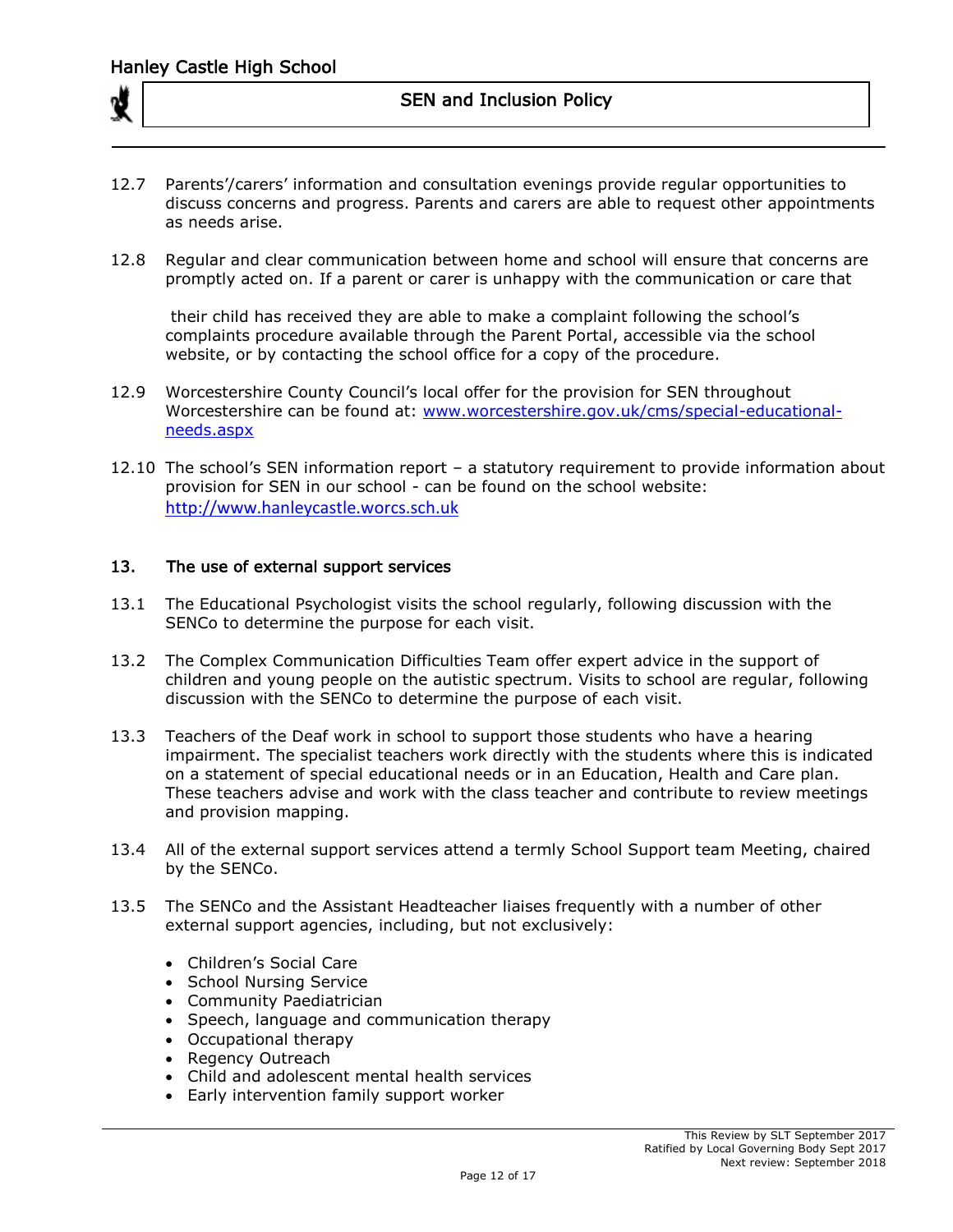

- Behaviour support team
- SEN support services
- Integrated services for Looked After Children
- Family Front Door
- 13.6 Parents and carers are kept fully informed of any involvement of an external agency and may be invited to meet with the specialist or other professional.

#### 14. Links with other school and transition arrangements:

- 14.1 The SENCo meets with the Primary SENCos from the seven primary feeder schools in the Upton Pyramid on a termly basis to share information about individual students and good practice.
- 14.2 A member of the Aspire@Hanley team visits each primary feeder school (whether a part of the pyramid or not) where a child on the SEN register is making the transition to Hanley Castle High School. During this meeting the primary school will share information about the student's individual needs and how any barriers to learning may be removed.
- 14.3 The SENCo will attend the annual review meeting of any child with a statement of special educational needs or an Education, Health and Care plan in Year 6 making the transition.
- 14.4 Aspire@Hanley will work with the teachers and parents of any Year 6 child with complex needs to write an individualised transition plan. This may include the opportunity for the individual student to make visits to the school in order to familiarise them with staff and the new environment.
- 14.5 The parents/carers of all Year 6 students with SEN are invited to attend an information evening that specifically addresses processes and procedures relating to SEN in the secondary setting.
- 14.6 Children on the SEN register and/or are deemed to be vulnerable are invited to attend a pre-transition day at the school.
- 14.7 The SENCo will discuss with the SENCo of the new school, any student with SEN or a disability who transfers from Hanley Castle High School.

#### 15. Inclusion Principles:

- 15.1 Staff at Hanley Castle High School value students of different abilities and support inclusion.
- 15.2 Within the school, staff and students will be constantly involved in the best ways to support the needs of all students. Flexibility in approach is promoted to ensure the best placement for each student.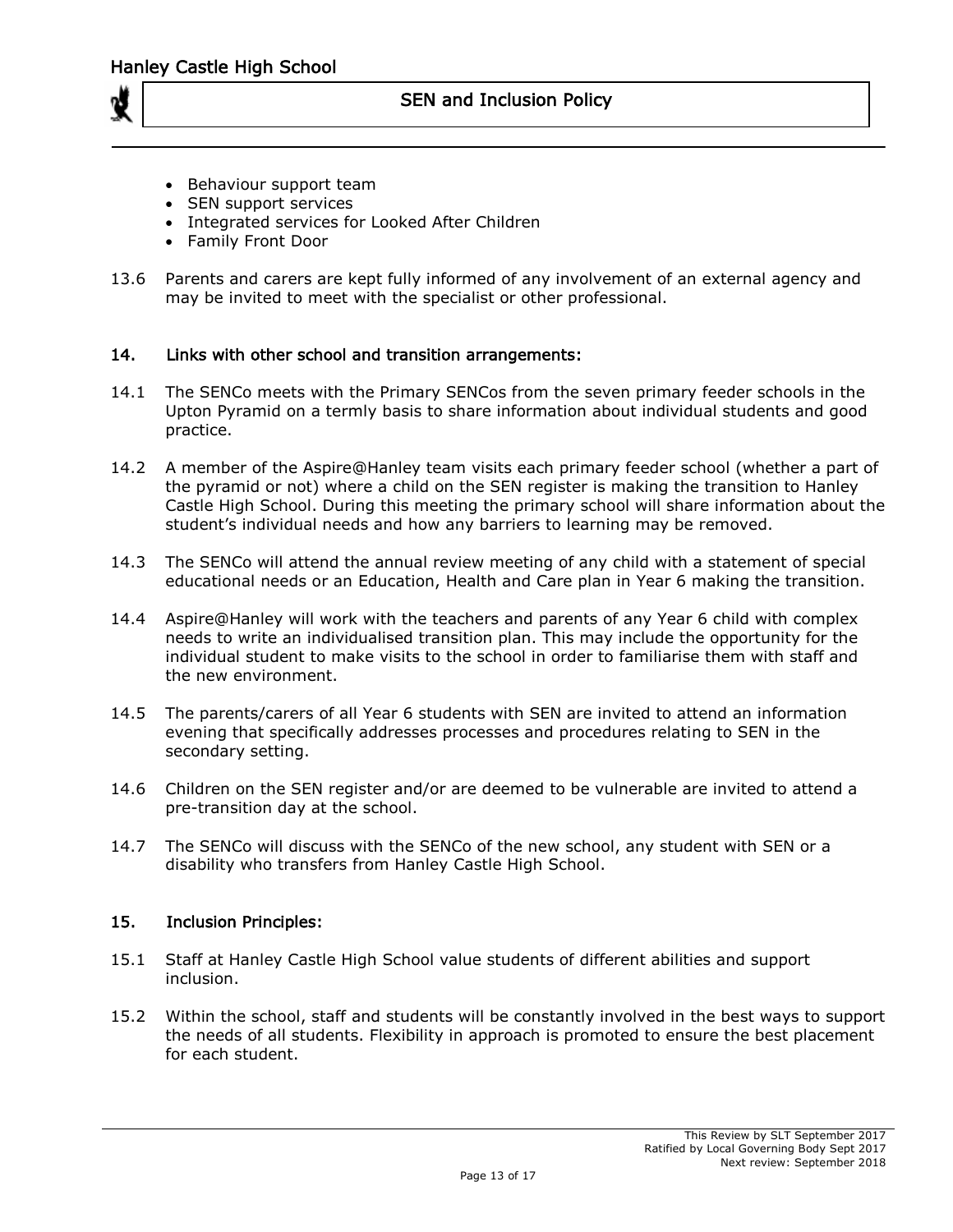- 15.3 Within each class, organisation, teaching and learning styles will be flexible to ensure effective learning Grouping to support children and young people identified with additional need will be part of this process.
- 15.4 Where appropriate, links with other school and/or alternative provision is made. Liaison and planning between both school and or the alternative provision takes place to ensure

continuity and to match needs. Regular review meetings take place to ensure that the most appropriate provision is being made for the student.

#### 16. Arrangements for providing access to learning, the curriculum and examinations

- 16.1 Hanley Castle High School will ensure that all children and young people have access to a balanced and broadly based curriculum, and that the programmes of study are flexible enough to meet every child's needs. No student will be excluded from any learning activity owing to their impairment unless it is clearly of benefit to the individual and leads towards inclusion.
- 16.2 Learning opportunities will be absorbing, rewarding and effectively differentiated and teaching styles will be diverse.
- 16.3 Staff will work in such a way as to avoid the isolation of the children and young people that they are supporting, and will encourage peer tutoring and collaborative learning.
- 16.4 Schemes of work for each area of the curriculum are differentiated to include appropriate learning outcomes for all students.
- 16.5 Differentiation takes a variety of forms within teacher planning. Learning objectives are always made explicit and then activities may be adapted or planned separately as appropriate. Alternative methods of responding or recording may also be planned, where this is appropriate.
- 16.6 Students with sensory or mobility impairment or a specific learning difficulty will access the curriculum through specialist resources such as ICT, where this is appropriate.
- 16.7 The school will ensure that extra-curricular activities are free from barriers to inclusion and do not exclude any students.
- 16.8 Details of plans for increasing access to the curriculum are contained in the Disability and Accessibility policy.
- 16.9 Students on the SEN register are fully supported in accessing examinations. In Year 9 students are tested for special access arrangements by the Senior Learning Support Assistant who holds the British Psychological Society competence in psychological testing.
- 16.10 The Senior LSA works in partnership with the SENCo and the Examinations Officer to apply to the appropriate examination board for special access arrangements for identified

This Review by SLT September 2017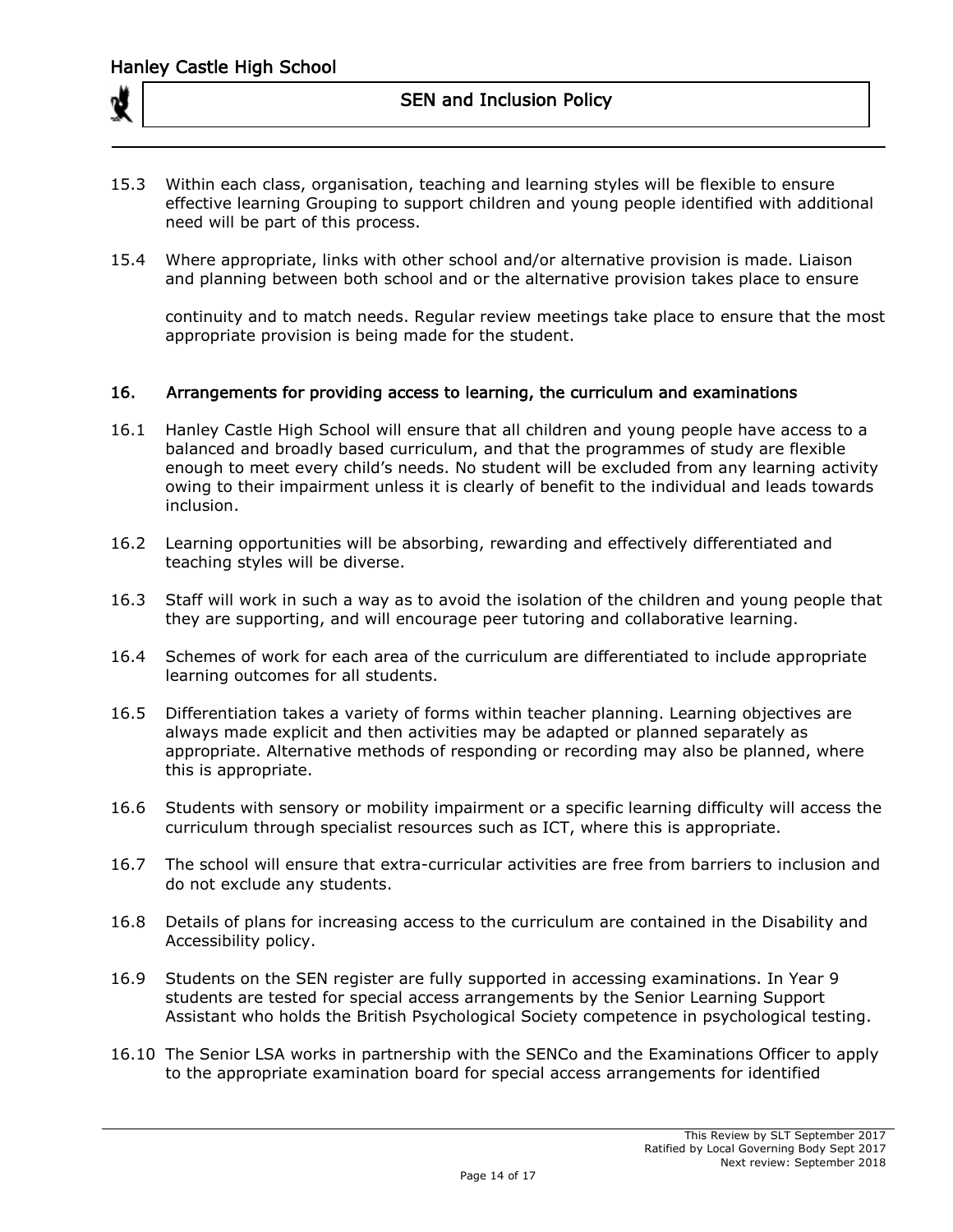students. The Senior LSA will also complete the relevant and most up to date training for exam Access Arrangements testing.

- 16.11 Learning Support Assistants receive annual training in supporting young people in examination contexts.
- 16.12 Those students on the SEN register eligible for special access arrangements are encouraged to use the arrangements as their 'usual way or working' throughout Key Stages 4 and 5 as preparation for the external examinations.

#### 17. Admission arrangements

- 17.1 Children with additional educational needs are considered for admission to the school on exactly the same basis as for children without additional needs.
- 17.2 Those children with a Statement of special educational needs or an Education, Health and Care Plan which names Hanley Castle High School will automatically secure a place in the school.
- 17.3 Prior to starting school, the parents/carers of children with a statement of SEN, an education, health and care plan or a plan pending will be invited to discuss the provision that can be made to meet the child's identified needs.

#### 18. Incorporating SEN and disability issues into the curriculum

- 18.1 The PSHE/PSD curriculum includes issues of disability, difference and valuing diversity. Advice is sought from external organisations on appropriate resources.
- 18.2 Resources are reviewed to ensure that they include books that reflect the range of special educational needs issues and come from a disability equality perspective. Priority is given to the ordering of resources with positive images and a positive portrayal of disabled people as they become available.
- 18.3 Assemblies promote peer awareness of a range of disabilities and needs.

## 19. Terminology, imagery and disability equality

- 19.1 The school is aware of the impact of language on students within the school. We work with our students to understand the impact of the words they use and deal seriously with any derogatory name calling relating to special educational needs or disability.
- 19.2 We ensure that any images of disabled people in resources and displays are positive images.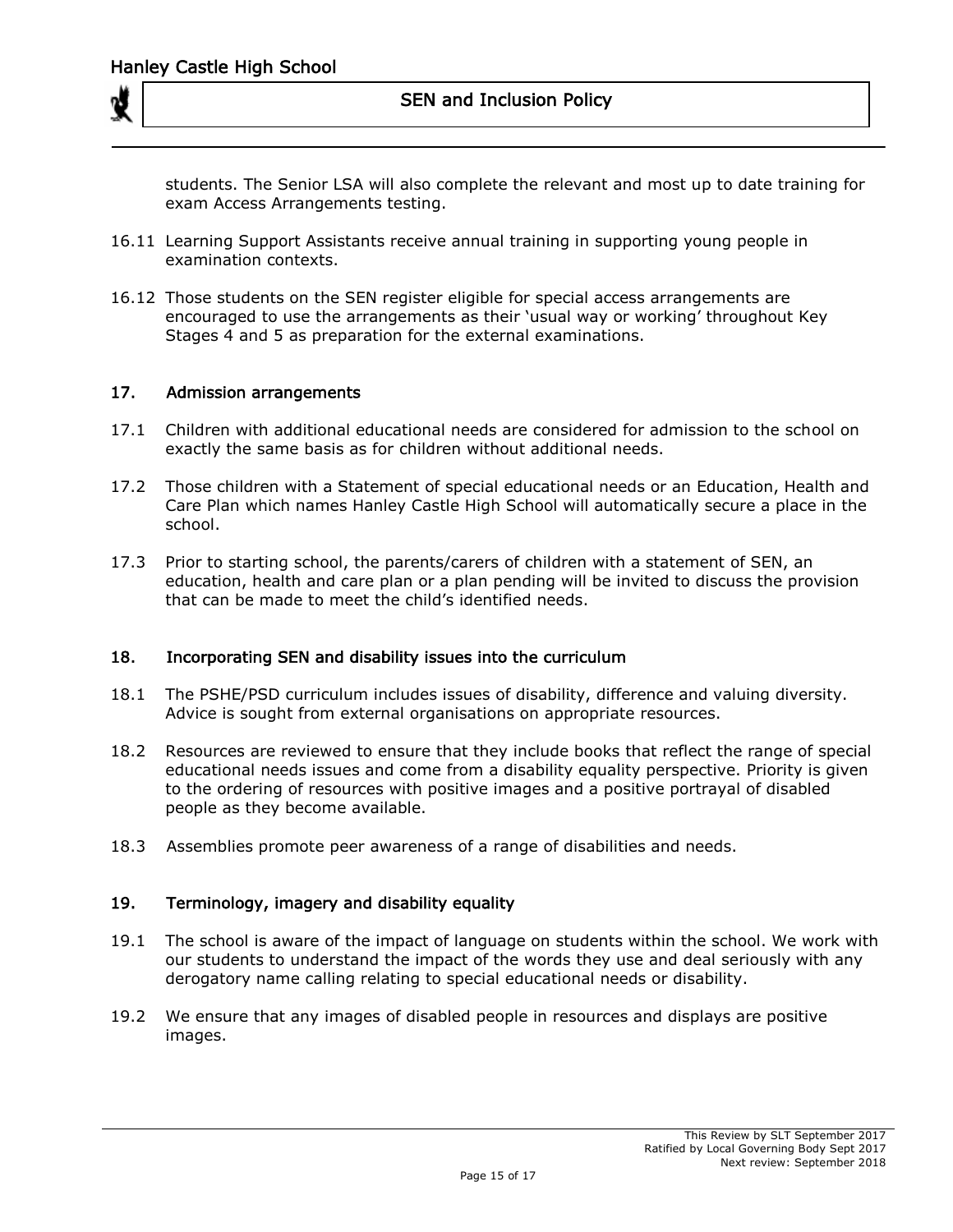

## 20. Listening to disabled students and those identified with additional needs

- 20.1 Hanley Castle High School encourages the inclusion of all students in the school council and other consultation groups.
- 20.2 We aim to include students in their target setting and encourage and support them to take an active role in reviews, including annual reviews, through preparation, and making the information and the meetings themselves accessible and unintimidating.
- 20.3 Staff have on-going training opportunities on issues relating to communication with disabled students.

### 21. Working with disabled parents and carers

- 21.1 Hanley Castle High School recognises that there will be a number of disabled parents/carers of children and young people within the school, and we work to try to ensure that they are fully included in parents'/carers' activities.
- 21.2 We give consideration to parents/carers access needs and then communicate with parents in the preferred format. Meetings are always held in a location within the school which allows for access by disabled parents/carers or others.

#### 22. Supporting students at school with medical conditions

22.1 Arrangements for supporting students with medical conditions are set out in a separate policy.

#### 23. Training and Resources

- 23.1 The school and SENCo have membership of NASEN which offers regular updates in current thinking, initiatives and developments.
- 23.2 Meeting additional needs and inclusion issues are targeted each year through the school's development plan which is closely linked to developments at both national and local levels. In-service and individual professional development is arranged to match these targets.
- 23.3 In-house additional needs and inclusion training is provided through staff development meetings by the SENCo.
- 23.4 All staff have access to professional development opportunities and are able to seek training where a need is identified either at individual student or whole class level.
- 23.5 Support staff are also provided with in-house continuing professional development through in-service training and fortnightly meetings of the Aspire@Hanley Team. The SENCo will ensure tailor-made training where this is appropriate.

This Review by SLT September 2017